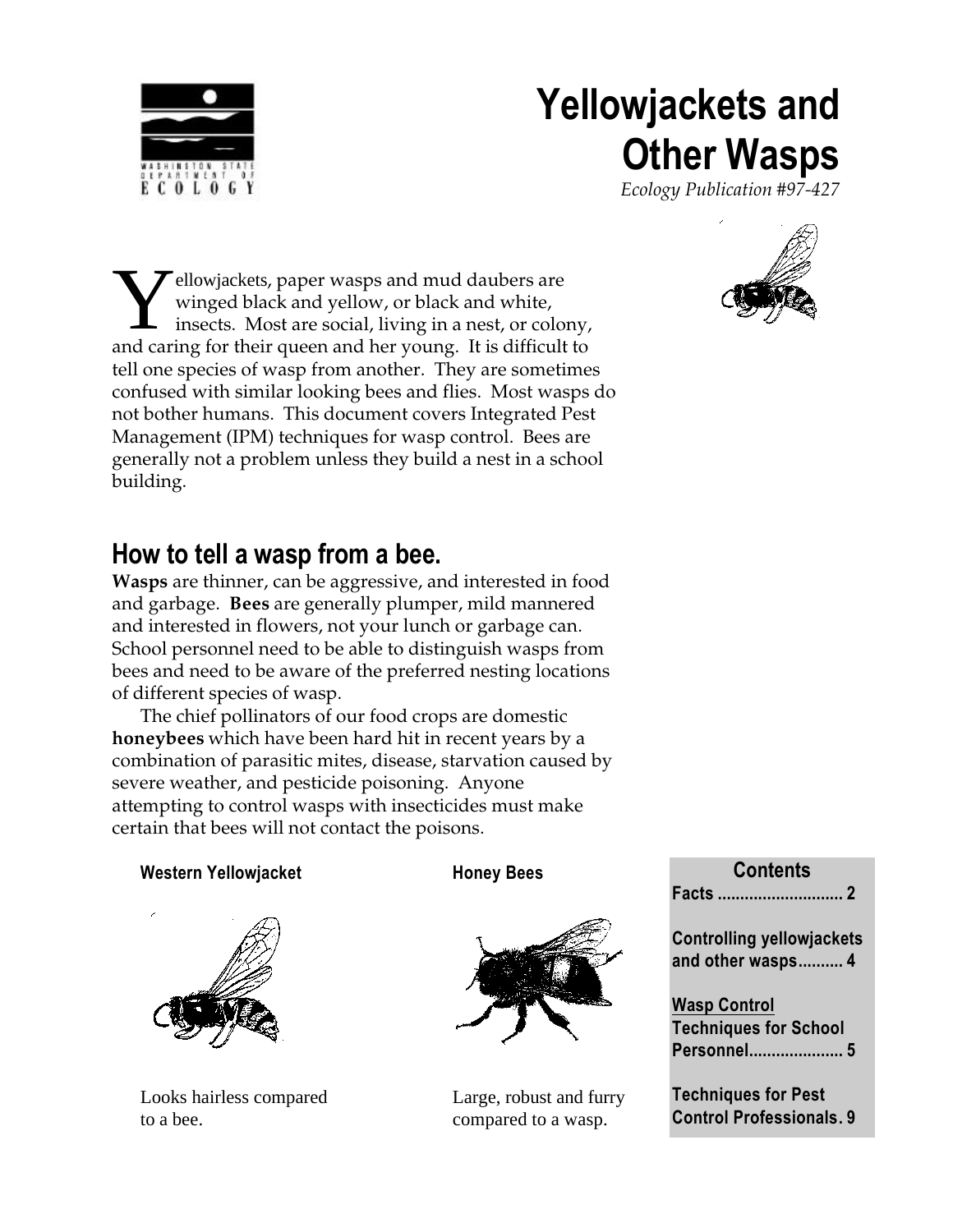# **Facts about yellowjackets and other wasps**

## Hazards of wasps

Yellowjackets and other wasps are feared because they can sting humans. Unlike bees, female wasps can sting repeatedly. Most species of wasp will not sting unless provoked by a perceived threat to themselves or to their nest. Yellowjackets are an exception. They are aggressive by nature and become especially persistent when foraging for limited food at the end of the summer.

Normal reactions to stings includes pain, redness, itching and swelling at the sting site. Ice, table salt, and products like Sting Kill® are helpful in managing the symptoms. Symptoms can occur immediately after a sting, or may take longer to appear. They last for several hours.

People who are **hypersensitive** have some or all of these symptoms:

- ˛ **Difficulty breathing,** caused by swelling of the air passages. Shortness of breath, wheezing and a sensation of tightness in the chest are symptoms.
- ˛ **Faintness** and other shock symptoms.

**These symptoms are serious and can result in death.**

˛ **Nausea, headache** and **chest** or **abdominal** pain can also be symptoms of a hypersensitive reaction to a sting.

All school staff should know how to contact aid if someone has a hyper-sensitive reaction to a sting or if someone receives multiple stings. Most stings happen in the fall and late summer when the yellowjackets are most aggressive and competitive about foraging for food.

## Benefits of wasps

Wasps are actually beneficial insects for humans and the environment. They are one of the major natural scavengers, and they eat insects such as flies and caterpillars that are often considered pests to humans. They should be left alone if they are in a location where they are not bothering people. Some wasps pollinate plants and crops, but most do not.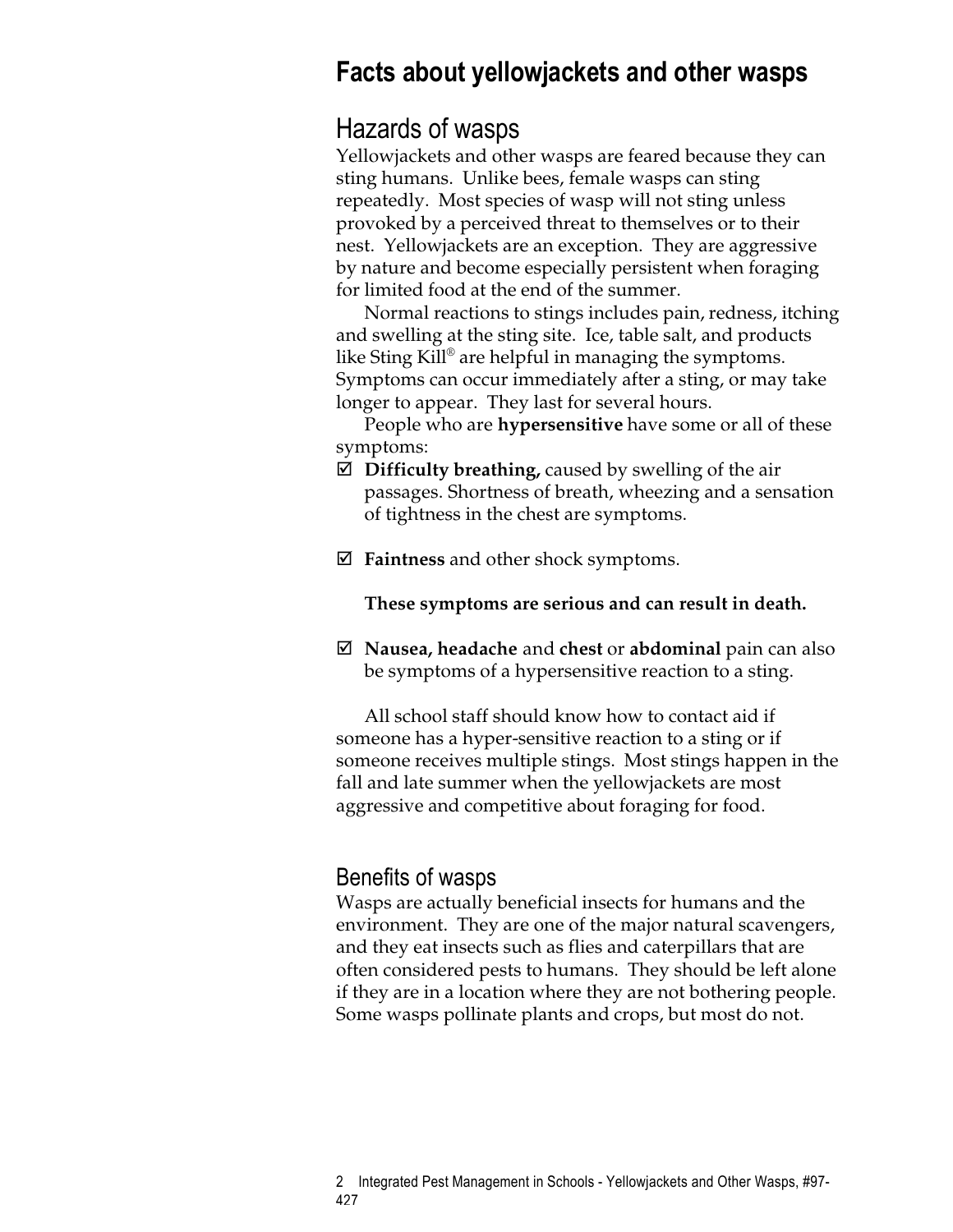## Wasp food **Yellowjackets**

Yellowjackets aggressively forage for protein foods, such as meat, earlier in the summer. They prefer sweets (ripe fruit, plant nectar or other sugar solutions) as fall approaches. Worker wasps catch flies and caterpillars to feed the young. A primary area of conflict with humans is where food or garbage attracts scavenging species. Wasps drink water and will occasionally land on humans to drink sweat from their skin.

### **Paper wasps**

Paper wasps gather insects to feed their larvae but drink flower nectar themselves.

#### **Mud dauber wasps**

Mud dauber wasps prey on insects to provision their nests.

### Attractive nest locations

Yellowjackets and other wasps build different kinds of nests in different locations. The type of nest built is one of the main keys to identification. The queen and then the workers create the paste to make the paper for nests by chewing wood and plant fibers and mixing it with saliva. Attacks, either intentional or accidental, on the nest will trigger a mass defense in all wasps.

| Wasp                                                                                                        | <b>Nest Material</b>                                           | <b>Nest Location</b>                                                                                                                                                                   |
|-------------------------------------------------------------------------------------------------------------|----------------------------------------------------------------|----------------------------------------------------------------------------------------------------------------------------------------------------------------------------------------|
| Umbrella or paper wasps                                                                                     | A paper comb without a<br>covering. Looks like an<br>umbrella. | Under eaves and overhangs. Often near<br>doorways.                                                                                                                                     |
| Western yellowjackets, common<br>yellowjackets, blackjacket and<br>the German yellowjacket (since<br>1980). | Paper but not visible since<br>it is underground.              | Underground in small holes or rodent<br>burrows. They can become very large. They<br>may be in wall voids and attics or under<br>beauty bark, shrubs, rocks or logs for<br>protection. |
| Aerial yellow jackets                                                                                       | Paper                                                          | Under eaves, overhangs and in hollow trees.<br>Rarely in attics and wall voids.                                                                                                        |
| Baldfaced hornets (actually a<br>yellowjacket)                                                              | Paper                                                          | Hanging high in a tree or a building, or in low<br>shrubs or hedges.                                                                                                                   |
| Mud daubers                                                                                                 | Mud                                                            | Under eaves and in attics.                                                                                                                                                             |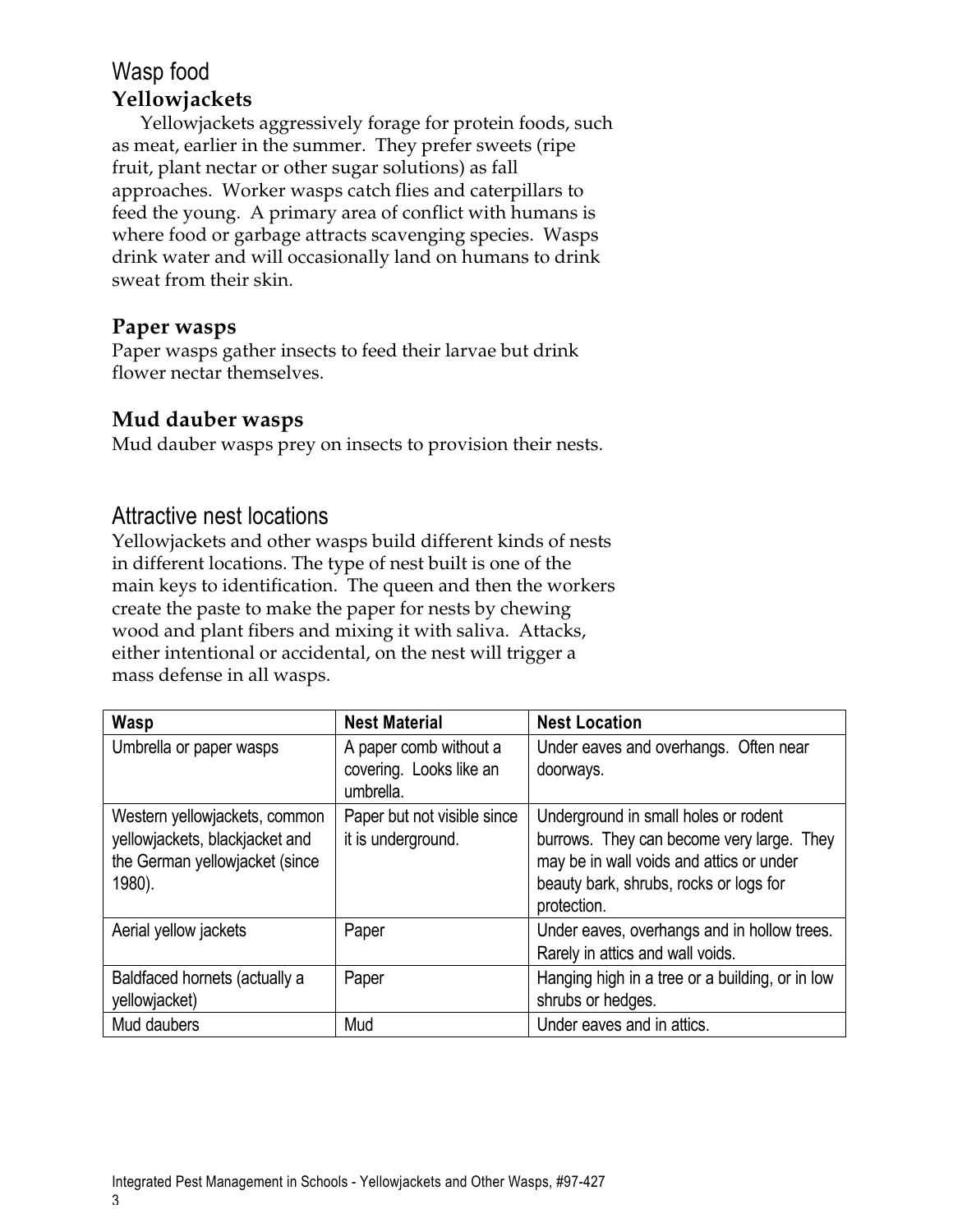## The wasp life cycle and the school year **Late Summer or Fall**

School starts. Yellowjacket and paper wasps colonies are at their maximum size. Yellowjacket workers are most aggressive about searching for food. New wasp reproductives (kings and queens) leave the nest and mate. The new queens look for a sheltered place (such as a school building) to hibernate for the winter

### **Winter**

Wasps are no longer a problem **except for the German yellowjacket** which is new to the state and more tolerant to cold. German yellowjackets are active during mild winters. When the weather gets cold, yellowjacket and paper wasp nests are deserted. The original queen, males and workers die.

## **Spring**

Queens start their own nests in the spring when the weather warms up. After the first brood of workers hatches, the queen devotes her time to egg laying, while the workers expand the nest, forage for food and care for the eggs. School workers can destroy new nests while they are small and control garbage and food sources - preventing problems in the fall.

Spring freezes and extended periods of wet cool weather can kill the new colonies and decrease the number of wasps for that year.

## **Summer**

Queens make more workers and the nest expands, but toward the end of the summer they lay eggs to create new kings and queens (reproductives) The new reproductives leave the nest and mate. The workers become more aggressive about finding food.

# **Controlling yellowjackets and other wasps**

The keys to successful control of yellowjackets and other wasps are:

- periodic monitoring to detect wasp activity, new nests on the school grounds, and
- attractive food sources that will draw wasps.
- destruction of new wasp nests in hazardous locations while they are in a developing stage - before they become a big problem.

4 Integrated Pest Management in Schools - Yellowjackets and Other Wasps, #97- 427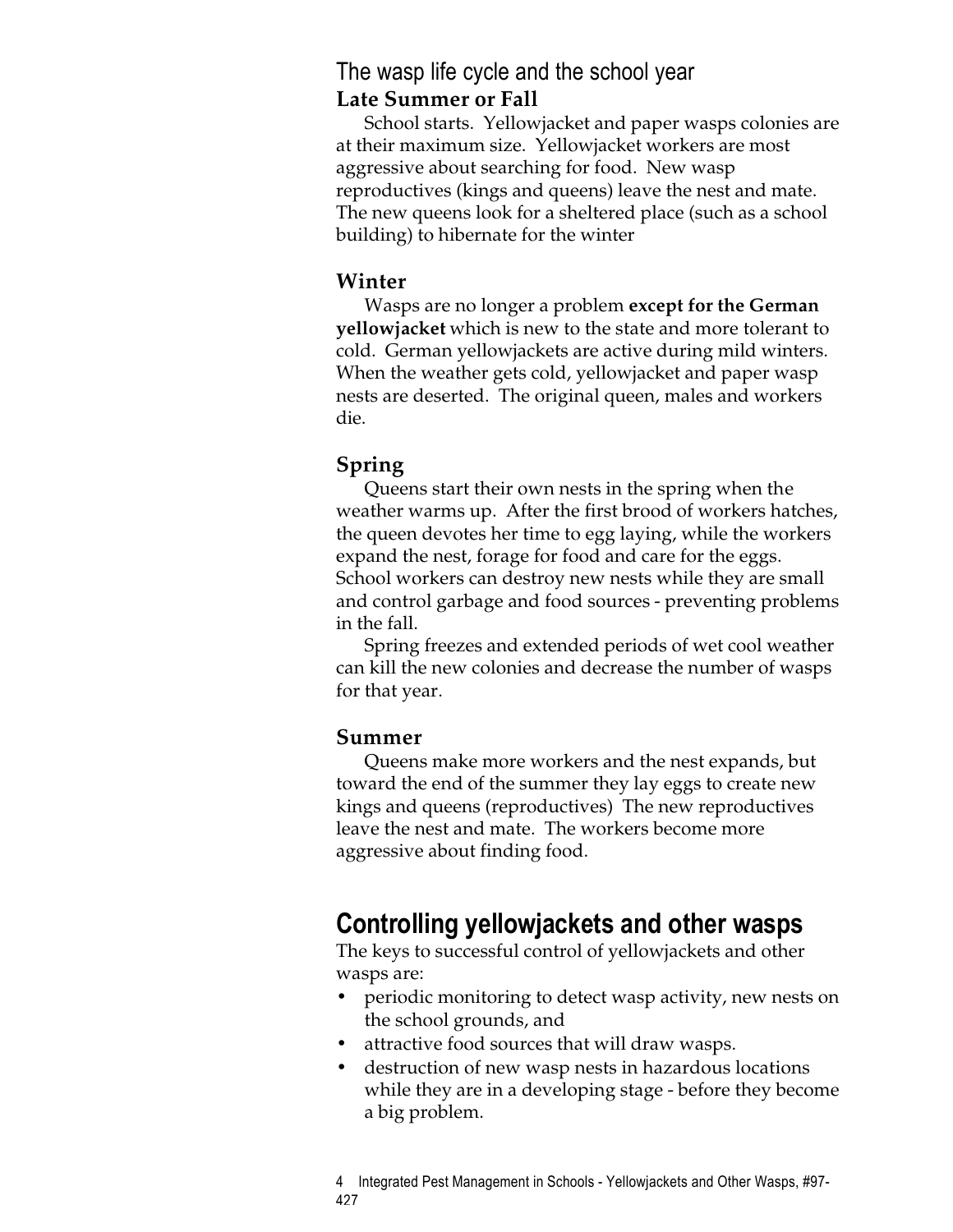# **Methods in Integrated Pest Management: Control of Yellowjackets and Other Wasps**

# **Techniques for School Personnel**

 $\mathcal{L}$ Identify potential wasp problems

Knowledge of wasp behavior is the best defense for staff and students to prevent stings.

## **Training on safe behavior around wasps should be provided to staff and students.**

#### **Safety for building and teaching staff and students**

- $\boxtimes$  Check for wasps before drinking from an open pop or juice can.
- $\boxtimes$  Place garbage all the way into garbage cans and close the lid.
- $\boxtimes$  Don't allow children to take shoes off to play on the grass.
- $\boxtimes$  Bees and wasps are attracted to bright clothing, perfumes and scented soaps.
- $\boxtimes$  Do not throw rocks at wasp nests. Besides the danger to the students, this will make the wasps more likely to attack the next person that disturbs them.
- $\boxtimes$  Learn to recognize a hypersensitive sting reaction from a normal reaction.
- $\boxtimes$  If drinks from the cafeteria are allowed to be taken outside, have the cafeteria put lids on all of them; it does not matter if the drink is pop, juice, milk or water.
- ˛ Safe behavior around yellowjackets: Move slowly and do not swat or crush because some crushed yellowjacket species release chemicals that call others to attack. If a yellow jacket lands on you or your food try to wait for it to fly away.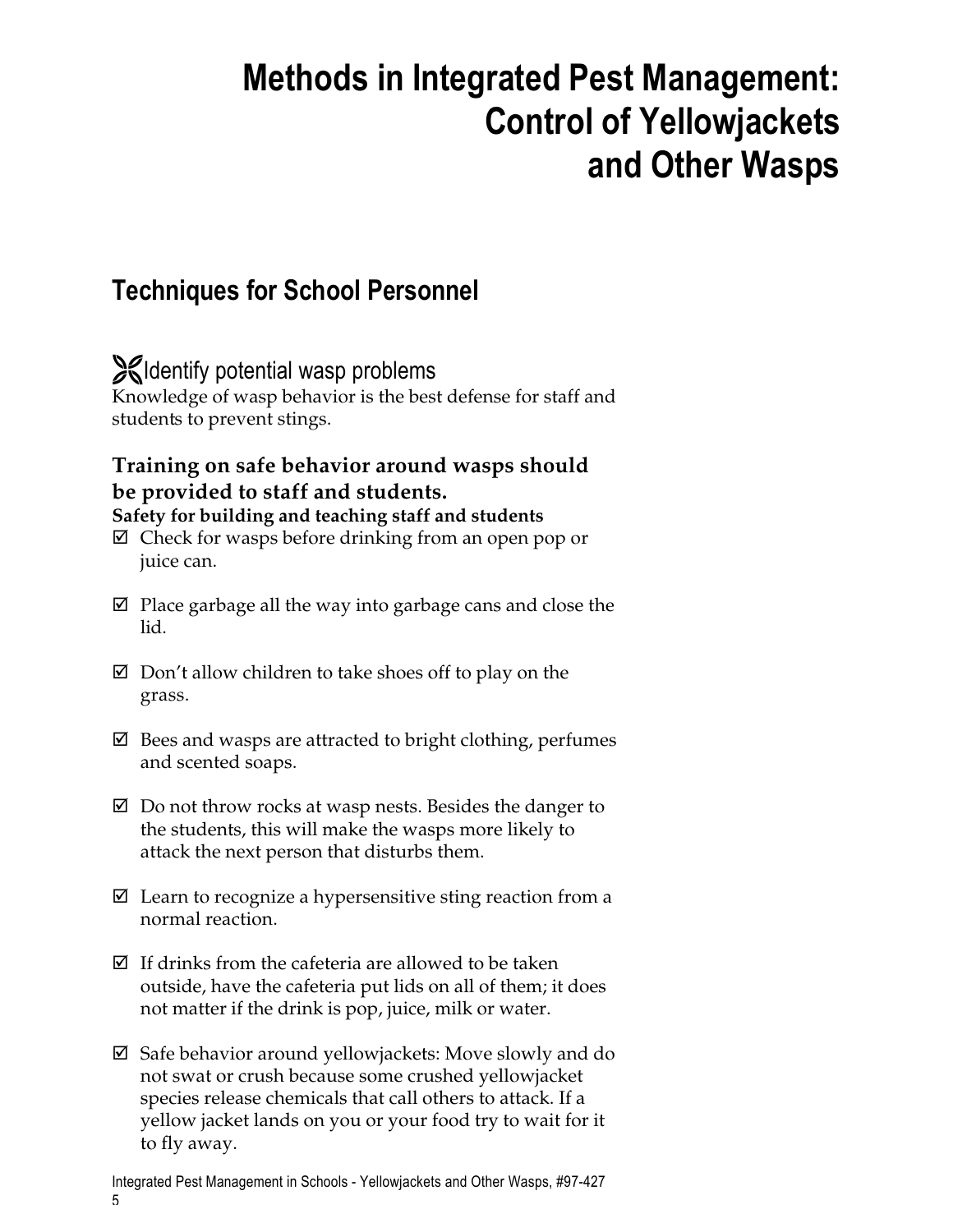#### **Safety measures for grounds staff are the same as for other staff and students, plus:**

 $\boxtimes$  Careful behavior when mowing or working outside in the late summer, especially in brush or tall grass.

## **Grounds staff should learn how to distinguish a wasp from a bee.**

Honeybees, bumblebees and others are not likely to cause disruption at a school unless they are nesting near or on a building, or a swarm has settled on the property. Bees should be removed and should never be killed because they are vital for pollination of many plants and crops. Beneficial domestic and some wild bees have nearly become extinct due to a recent virus.

- $\boxtimes$  If you have a bee problem, call the local fire department and ask for a beekeeper on their swarm control list. The local police station or WSU extension office may have a list as well. Beekeepers on the list will be very glad to come and remove the bees.
- ˛ **Do not spray anything on the bees** or the beekeeper cannot take them.

## **Find foraging and nest sites before they get to be a problem.**

Start monitoring for wasp problems in the spring (May usually, but March if the weather is mild). When you walk around the building and school grounds monitor wasp activity levels. There will always be some individual foraging wasps flying around the school grounds from the neighborhood.

Areas that develop into problems have a concentration of wasps attracted by either a food source or a nest:

- $\boxtimes$  Wasps are attracted by food or garbage smells. Likely sites to check include:
	- Doorways to kitchens or cafeterias
	- Outdoor eating areas
	- Landscape trees or shrubs with fruit
	- Garbage cans and dumpsters
	- Compost
- $\boxtimes$  Nests near or on the building are much easier to deal with in the spring when they are small. If the nest is not easily accessible, or you are not sure of its size or location, professional help from a pest control company is necessary. **In and on buildings, look for nests:**
	- Under eaves and overhangs of buildings.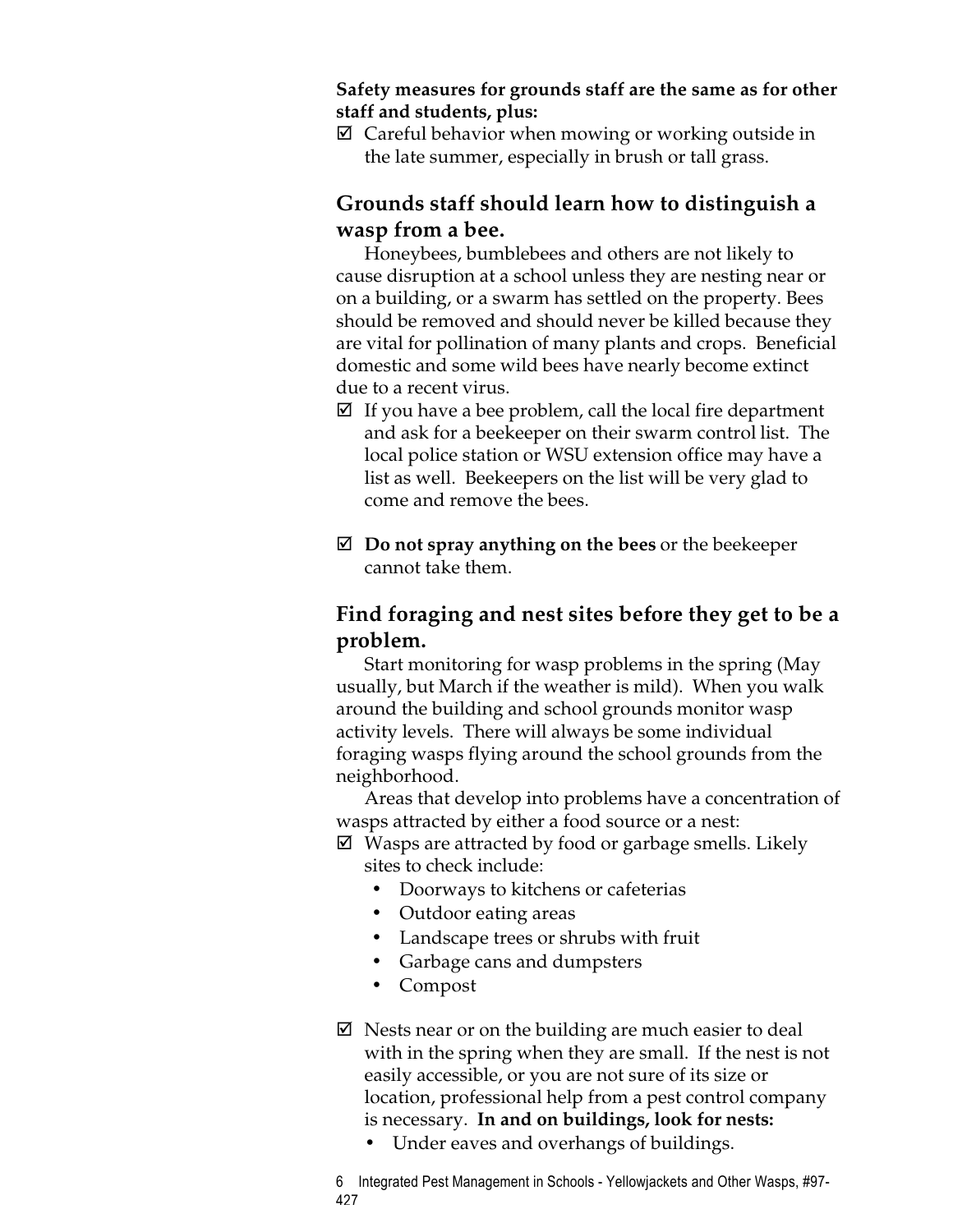- Inside attics and chimneys.
- Inside hollow places such as wall voids.

 $\boxtimes$  Outside the buildings, look for nests in these places:

- Aerial nests hanging high in a tree or a building, or in low shrubs or hedges.
- Ground nests in small holes or abandoned rodent burrows. They can become very large and may be under shrubs, between rocks in a rockery or under landscaping logs for protection.
- Inside woodpiles or decayed tree trunks.

Determine if the wasp or bee activity requires action. Wasp nest sites are not necessarily problem sites if the wasp activity is off the school grounds and does not conflict with human use of the school.

# **X**Habitat alterations that make your school unattractive to wasps

Correction of the conditions that attract or harbor wasps in your building is the best insurance to keep them from causing future problems.

### **Clean up the wasps' food sources Kitchens and Cafeterias**

- $\boxtimes$  Exclude wasps by placing screens on doors, windows and vents. Caulk holes in the screens and gaps between the screens and the windows.
- $\boxtimes$  Move garbage cans away from the doors so wasps do not follow the scent trails into buildings.

#### **Outdoor eating areas**

 $\boxtimes$  Restrict outside eating if necessary, especially in the early fall.

#### **Landscape trees or shrubs with fruit**

 $\boxtimes$  Pick up any fallen fruit from beneath landscape trees or shrubs.

#### **Garbage cans and dumpsters**

- $\boxtimes$  Empty garbage cans and dumpsters before they are too full to close properly.
- $\boxtimes$  Use garbage cans with self-closing lids.
- $\boxtimes$  Clean garbage cans periodically to remove any food debris or smells.

Integrated Pest Management in Schools - Yellowjackets and Other Wasps, #97-427 7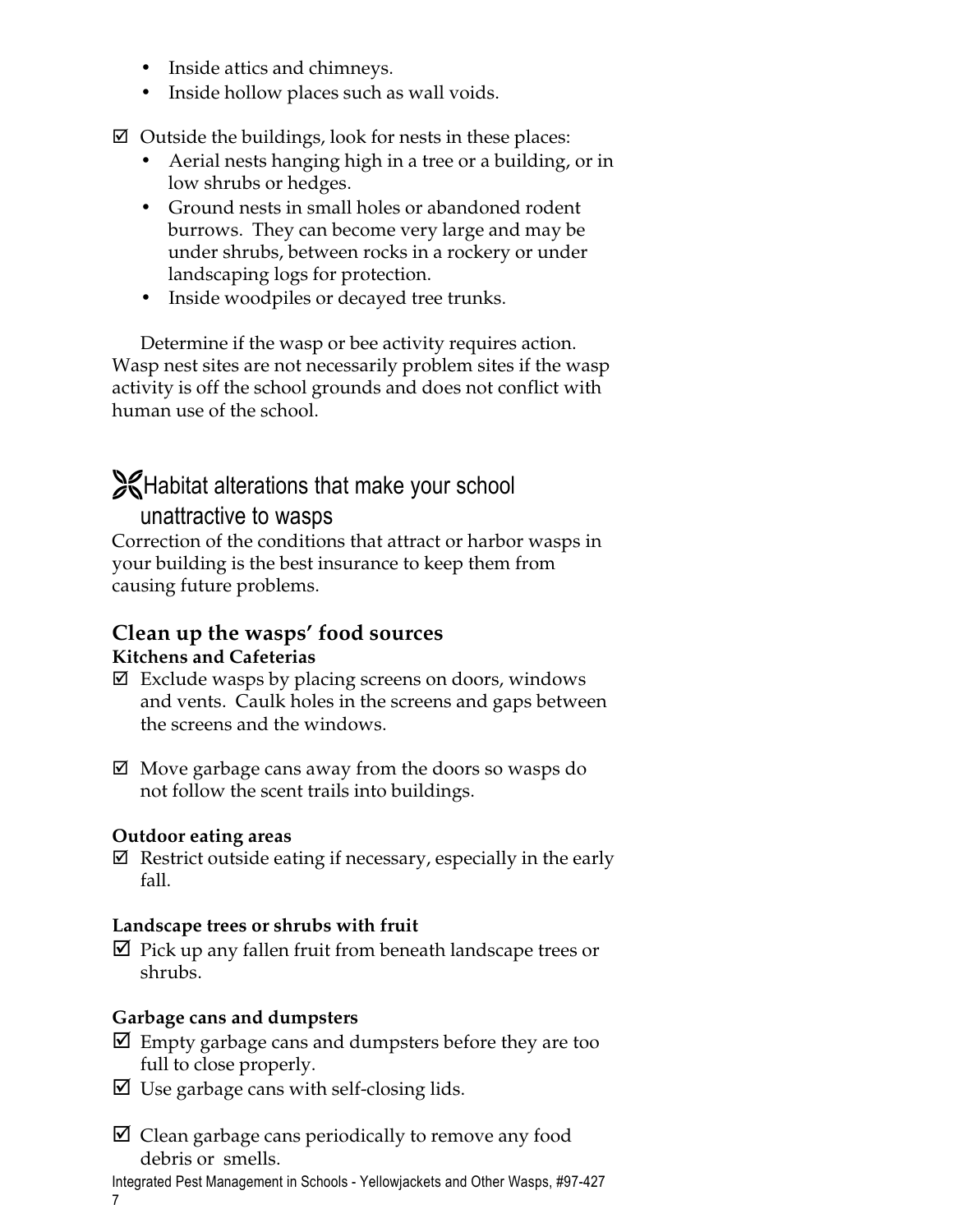- $\boxtimes$  Use disposable liners and close them with a twist tie when they are put into the dumpster.
- $\boxtimes$  Move garbage cans, dumpsters and recycling areas downwind of, and away from, the doors to the school.

#### **Compost**

- $\boxtimes$  Landscape wastes should be kept separate from food wastes to avoid attracting pests. See the brochure ,"Easy Composting of Yard Waste" from Seattle Urban Tilth for specifics and advice on keeping animals from nesting in your landscape compost.
- ˛ Food wastes should be composted in a "Green Cone" or worm bin to keep pests out. See the attached brochure, "Easy Composting of Food Waste" from Seattle Urban Tilth for instructions on building a rodent proof or resistant worm bin.

#### **Make repairs to the building**

Building maintenance helps to keep wasp queens from coming inside in the fall to hibernate inside the building.

- $\boxtimes$  Screen all windows that open and all attic and crawl space vents.
- $\boxtimes$  Caulk gaps around windows and repair holes in screens.

**Note - Don't pour gasoline** on underground nests and light them! Why not?

- ˝ **It's ILLEGAL!!** It's a fire hazard. It contaminates the soil for a long time and kills vegetation.
- ˝ **It's dangerous!** Swarms of angry wasps can escape. The survivors will be more aggressive to the next adult (or child) that comes near the nest.

 $\mathcal{H}$ How to kill and remove wasps.

#### **Most effective and non-toxic methods Trapping with a food bait**

Trapping can significantly reduce yellow jacket numbers around outdoor eating areas or sports fields. Traps are good for dealing with problems where the wasps are coming in from off-site or where they are occasional pests.

 $\boxtimes$  Use either commercial or homemade traps that let wasps in but won't let them back out.

8 Integrated Pest Management in Schools - Yellowjackets and Other Wasps, #97- 427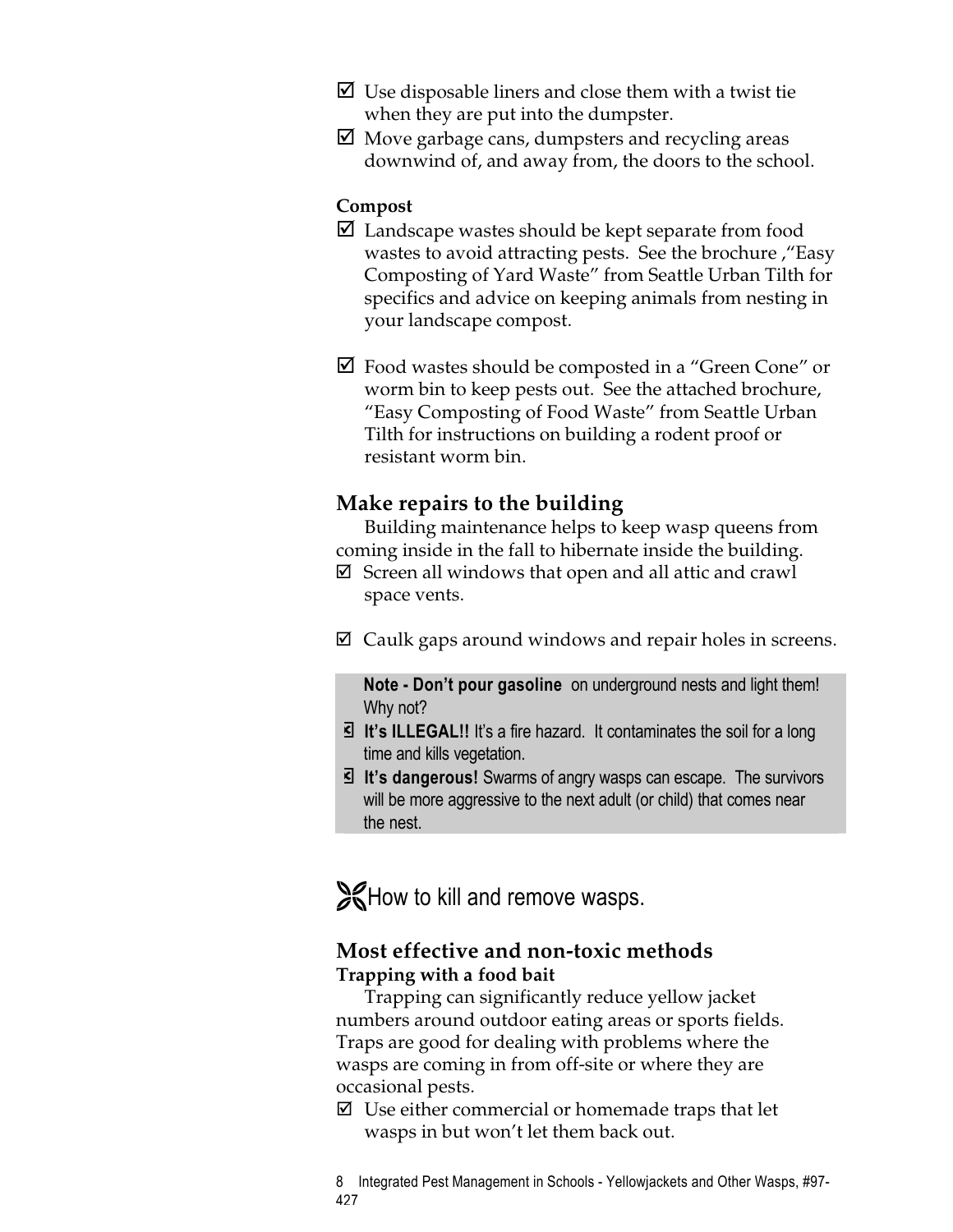- $\boxtimes$  Use protein baits (fresh cat food or fresh tuna are best to avoid attracting bees).
- $\boxtimes$  Wasps like fresh food, so the bait needs to be replaced frequently

Place the baited traps at a good distance to avoid attracting wasps into the area you want to protect. Putting them at a perimeter distance also helps to stop the wasps before they reach the attractive human food.

#### **Removing aerial nests**

- $\boxtimes$  If the wasps have been killed by winter, simply knock the nest down. It will become compost.
- ˛ Be **certain that all the wasps are dead** before you climb up on a ladder to investigate. There is a high risk of falls from the ladder or stings if the wasps are not all dead.

# **Techniques for the Pest Control Professional**

These techniques require either special equipment, biological knowledge of the pest or special skills which school personnel are not likely to have. It can be very dangerous to attempt to remove a nest of wasps while perched on a ladder!

## $\mathcal{H}$ How to kill and remove wasps. **Most effective and non-toxic methods: Removing aerial nests**

It is better to leave wasps in ground or aerial nests near the school to professionals particularly if the nests must be removed during daylight hours or if it is difficult to find or access.

 $\boxtimes$  If the wasps have been killed by chemicals, the nest should be put it in a plastic bag in the garbage. The dead wasps need to be swept up as well if chemicals have been used. Some dogs and cats like to eat wasps and bees(dead or alive.) Poisoned wasps are toxic enough to kill an animal that eats them.

#### ˛ Be **certain that all the wasps are dead** before you climb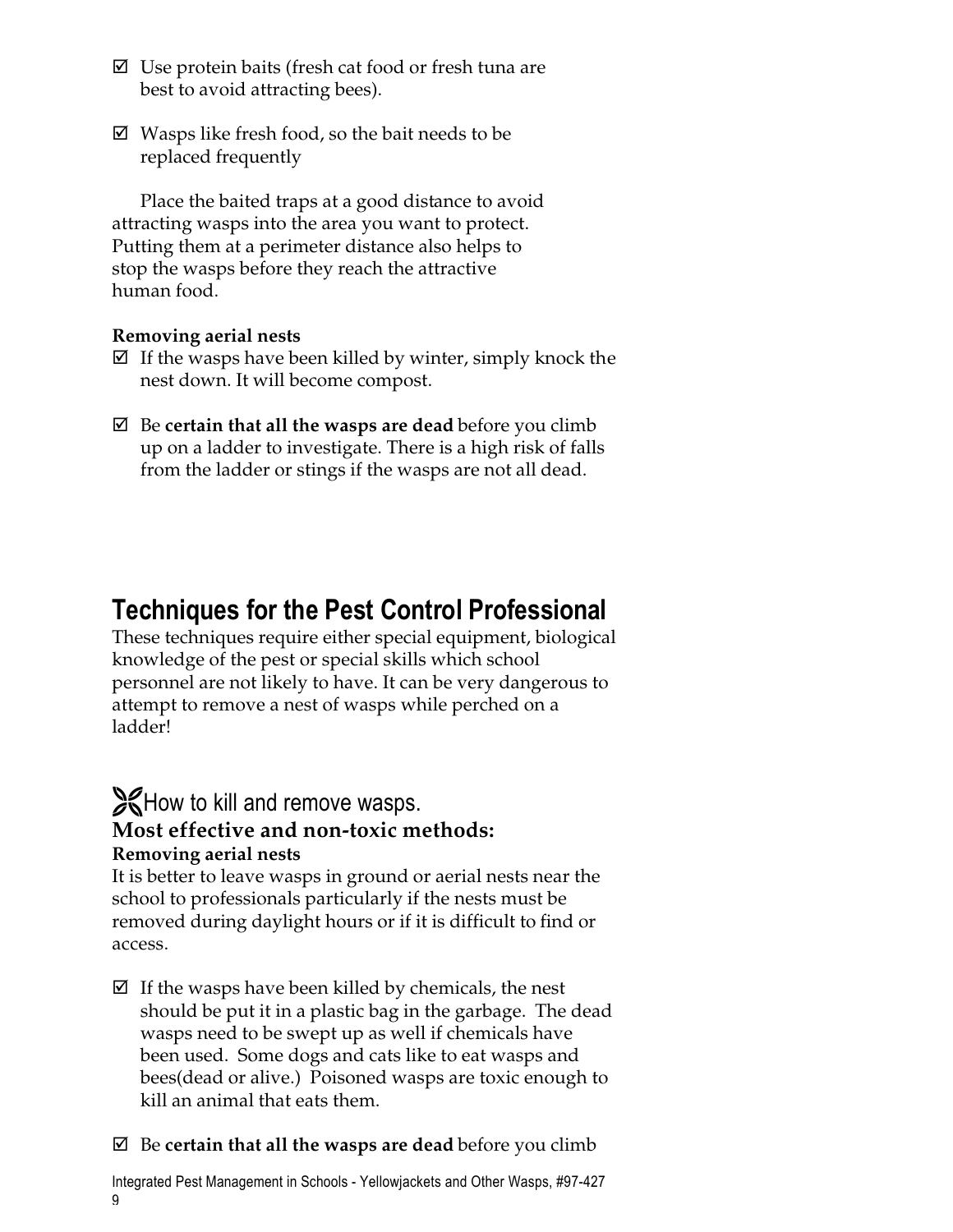up on a ladder to investigate. There is a high risk of falls from the ladder or stings if the wasps are not all dead.

#### **Removing nests in walls**

Nests in building spaces such as walls may be many feet from the entrance. Removal is difficult and dangerous unless the people are experienced and familiar with wasps.

- $\boxtimes$  Hire a professional pest control operator who can drill and inject insecticides to kill the wasps before the nest is removed.
- $\boxtimes$  Make sure the nest is removed once the wasps are dead to avoid further pest problems caused by the dead wasps becoming food for other pests.

#### **Most effective and lower risk toxic methods Chemical baiting**

Attractant baits can be mixed with a labeled pesticide in a device that is placed very near a nest. It is not a trap. Wasps and yellowjackets will take the bait back to their nest and feed their queen and other hive members. It may take weeks to eliminate a nest. Chemical usage is limited because wasps are the only organisms exposed to the chemicals. Only pest control professional have access to these baits.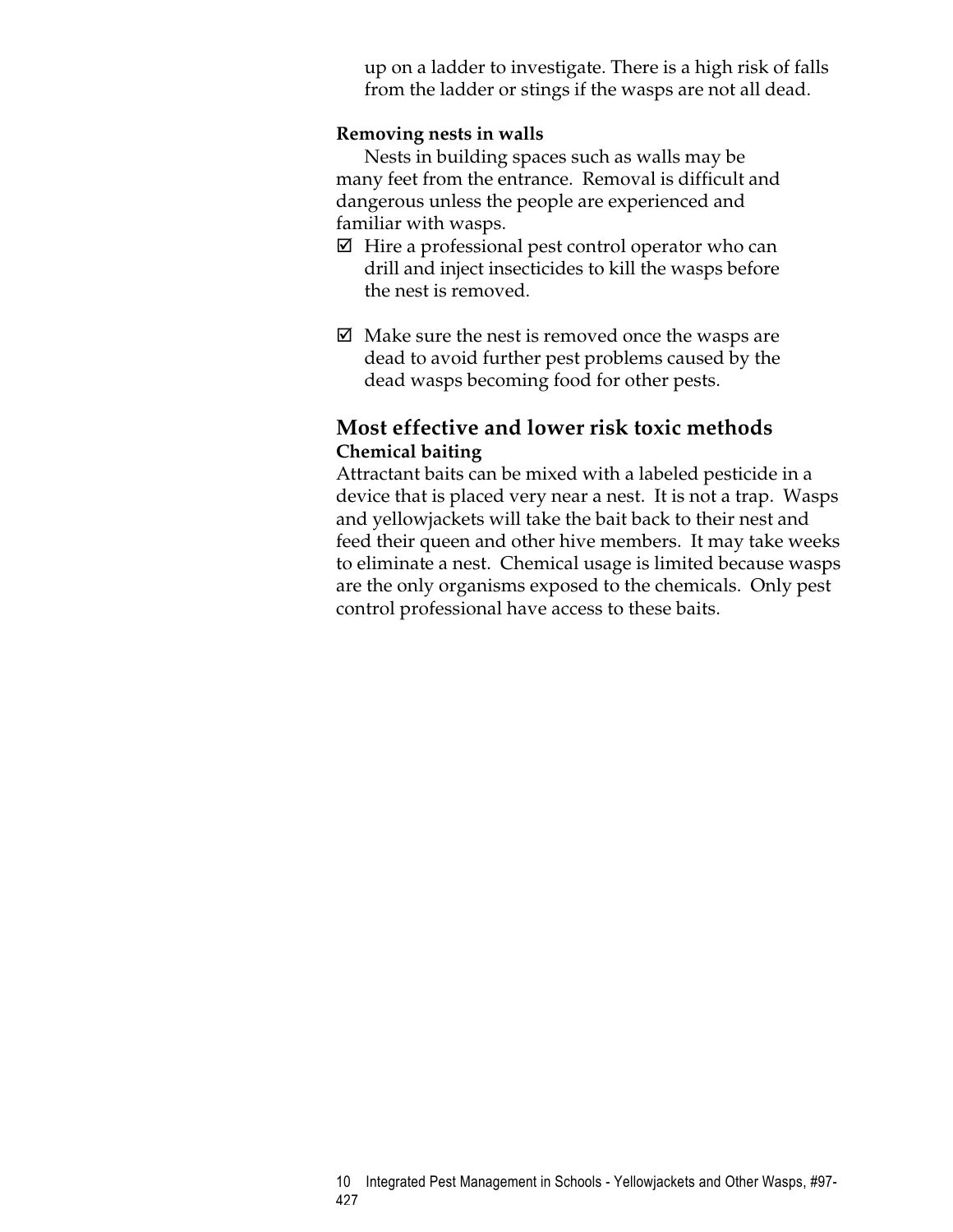*intentionally blank*